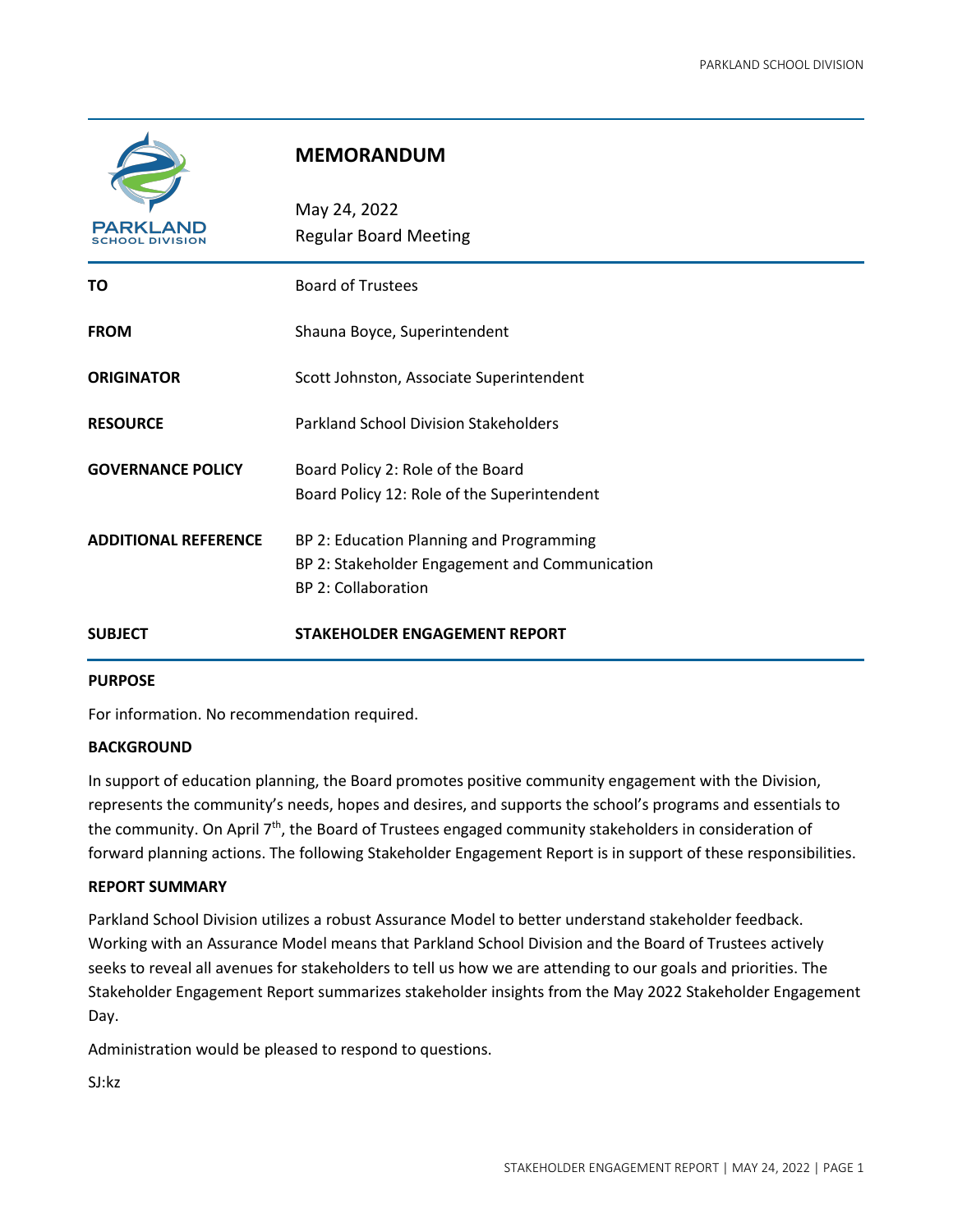

# **STAKEHOLDER ENGAGEMENT REPORT**

**Presented to the Board of Trustees, May 24, 2022**

Scott Johnston, Associate Superintendent, Education and System Services

*Our Students Possess the confidence, resilience, insight and skills required to thrive in, and positively impact, the world.*

### BACKGROUND

On April 7<sup>th</sup>, 2022, the Board of Trustees and Superintendent spent a full day engaging stakeholders on a variety of educational topics. Parents, teachers, support staff and administrators, as well as community members, civic leaders and Indigenous Elders gathered to assist the Board in consideration for future planning. This document organizes the thematic concerns, considerations and celebrations raised by stakeholders. The material is presented thematically in alphabetical order to ensure that all concepts discussed are captured.

# **STAKEHOLDER CONSIDERATIONS BY TOPIC AREA**

#### ALBERTA EDUCATION:

Some stakeholders expressed disdain that it does not appear that the government is acting in support of students.

CURRICULUM: Stakeholders had concerns regarding the rollout of the new Provincial Curriculum. There is a general concern that this rapid deployment will emerge as a major disruption for schools and students. Parent and teacher stakeholders expressed concern with the proposed content.

How do we respond to complaints that we are teaching "socialism"? The curriculum has been represented as a political tool and this has created negativity and conflict with some elements of the community. Stakeholders identified that we need to ensure that we are teaching in respect of diversity (see also: *equity*).

### ALTERNATIVE PROGRAMS:

Stakeholders noted appreciation for alternative programming. One stakeholder noted that the "development is phenomenal." In particular, the *Parkland Student Athletic Academy* was identified as a positive addition. During the conversation on this topic, stakeholders wondered at what other areas might be considered.

Stakeholders expressed appreciation for *Building Futures* as "an amazing program."

Stakeholders expressed an appreciation for Outreach programming.

Stakeholders noted a desire for more programming for gifted and/or talented students. They expressed that there may be a greater need for this type of program as we emerge from COVID. We have some acceleration programs (ie., accelerated math at Broxton Park); can we look to providing more programs like this?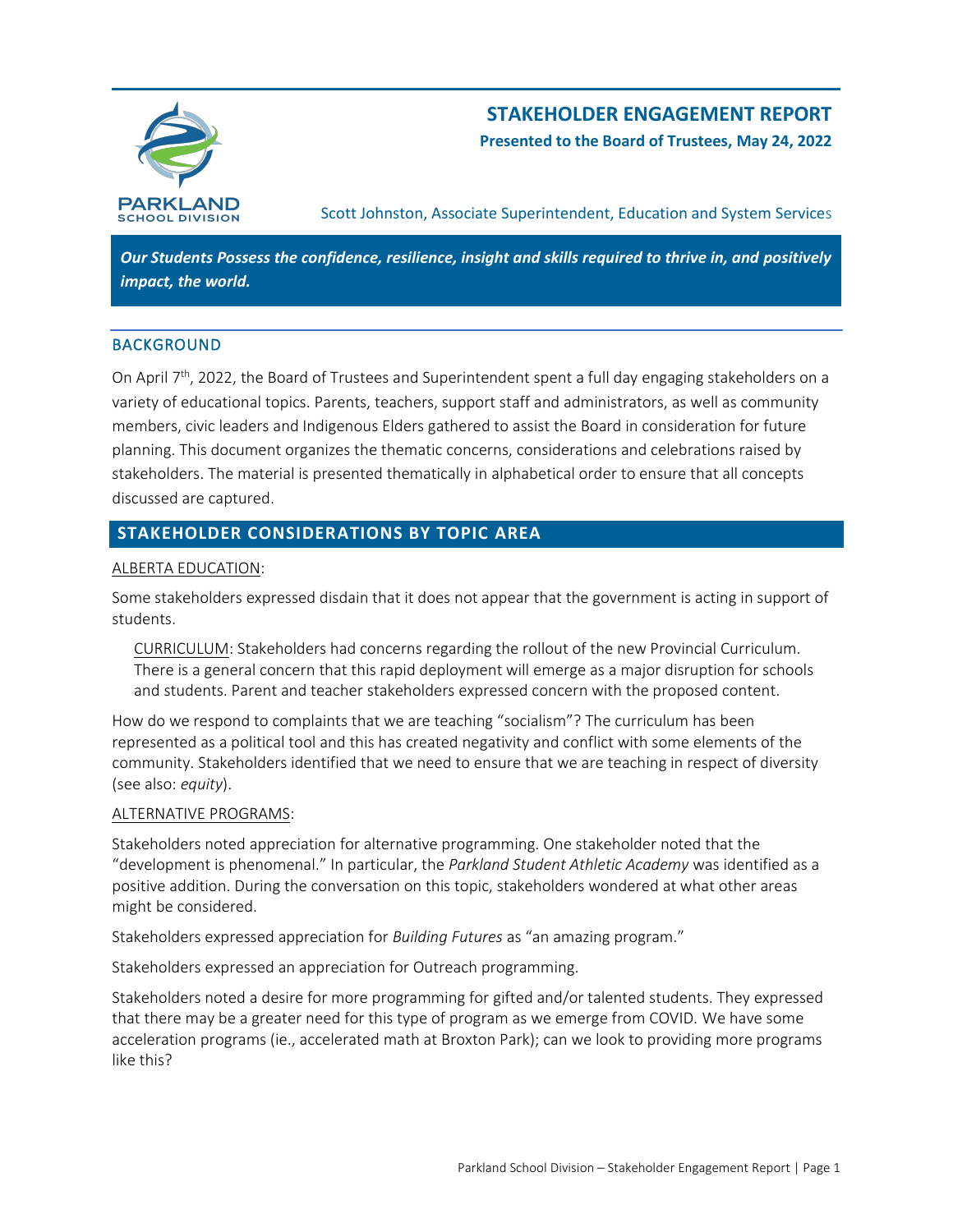### ATTENDANCE AREAS:

Stakeholders discussed the current Attendance Area review and, considering the growth of the Division, wondered how often this process would be necessary.

### CARE PROGRAMS (BEFORE AND AFTER SCHOOL):

Care programs are extremely appreciated. Stakeholders considered how we might find ways to increase the number of before and after school care programs. Would it be possible to consider older students supporting these programs?

### CAREER AND TECHNOLOGY STUDIES:

Stakeholders appreciate access to these programs and would like to see greater cohesion between career and technology studies, and career and technology foundations (junior high). (see also: *work experience*).

### CHOICE:

Parent stakeholders, in particular, expressed a strong appreciation for choice in schools and in educational programs (see also: *alternative programs*).

### CITIZENSHIP:

Citizenship education needs to be specifically addressed. Students have not been developing social skills and there is a significant amount of conflict and bias in the world. An increase in prosocial skill training is desired. Stakeholders asked: "how can we help students to appreciate diversity in perspectives?"

### CLASSES and CLASS SIZES:

Stakeholders recognized the challenges presented by large class sizes and determined that an exploration of a "hard cap" may be necessary. Split and or mixed classes are more common in our rural schools and there is a concern that this may have a detrimental impact on learning; although these classes also tend to be smaller and that may have a balancing effect.

### COHORTS:

Cohorts provided an opportunity for strengthened relationships between teachers and students, and this was great, however it minimizes the breadth of relationships in the schools (for instance, students did not know students in other grades or cohorts).

Stakeholders noted that we may now need to teach social skills to students, so that they know how best to interact with students of other ages.

### COLLABORATION:

Are there ways in which we can improve school collaboration? Stakeholders identified that there are great things that happen in some schools, that could happen in others. How do we get the best of any school into every school? Stakeholders explored ways in which we can increase teacher collaboration across schools; notably, the staff Compass was launched this past year as a Google Site with that intended purpose.

### COLLABORATIVE RESPONSE:

The focus on Collaborative Response is viewed as being very positive. Stakeholders expressed appreciation for supporting students who are not the ones with extreme needs.

### COMMUNICATION:

Stakeholders expressed appreciation for school-to-home communication. Some noted that the limitations on parental access, due to COVID, had increased the school's communication in positive ways. In particular, the email system works well and there was recognition for the promptness of responses; in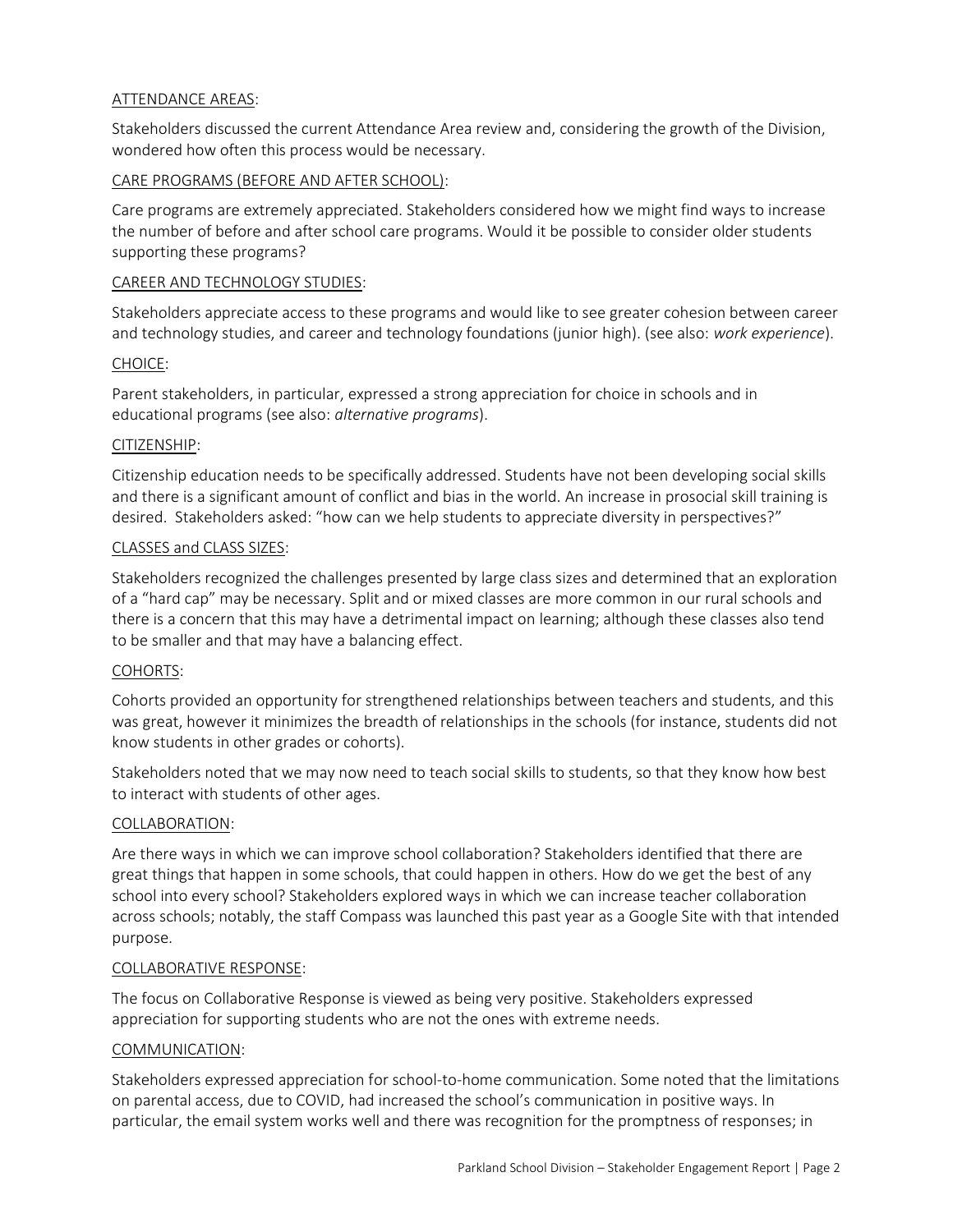some schools there are weekly emails from the school administration and this is appreciated. There are also many technology application that provide effective means for communication, including: *SeeSaw, Class Dojo* and *PowerSchool*.

Some stakeholders disagreed. They noted that there is a concern that they are not always informed about what is happening in the schools; that there has been an increased disconnection due to COVID.

Stakeholders would like us to consider how we may improve our communication with stakeholders who represent a lower socioeconomic status, or who are from minority cultures.

One stakeholder group wondered at the extent that increased communication is affecting the boundaries of teachers' personal lives.

### SURVEYS:

One idea expressed is to utilize surveys to verify that we are providing the right supports for our families.

#### COMMUNITY:

The Pandemic has had an impact on the community and it will be essential for education to work with municipalities to ensure access to services for students. How can we improve understanding of the community services that are available for students?

Some stakeholders expressed that a public forum and/or community conferencing will continue to enable all voices to be heard.

#### COUNSELING:

Stakeholders identified the extreme need for counseling services. Some wondered if it is possible to support this program financially, and then receive a tax receipt for counseling services.

#### CULTURE:

Stakeholders identified that we can continue to work on how parents are welcomed into our schools (see also: *parents*).

#### EARLY EDUCATION:

Stakeholders wondered what it would take to have Early Education programs in every school.

#### EQUITY and DIVERSITY:

Stakeholders expressed the concern that there are still issues regarding racism in our schools. Some stakeholders identified that this is particularly problematic in our high schools. A concern was raised that Indigenous students may step back from self-identification once they are in high school, due to fear of racism.

We have increased our understanding of equity and this needs to be specifically maintained within our hiring practices; the intent is that all students can see themselves in the individuals we hire.

Staff stakeholders have particularly appreciated the work on equity that we have undertaken with Dr. Toni De Mello. Can we continue to find ways to ensure that our speakers and presenters represent diversity?

Stakeholders noted that it is essential to promote understanding that the system has not, traditionally, been equitable; we need to explore and understand the challenging aspects of our history.

Stakeholders noted that the resources for equity work need to be current. We need to increase the resources that are available. In particular, we need to ensure that our libraries have resources that respect the diversity of our students.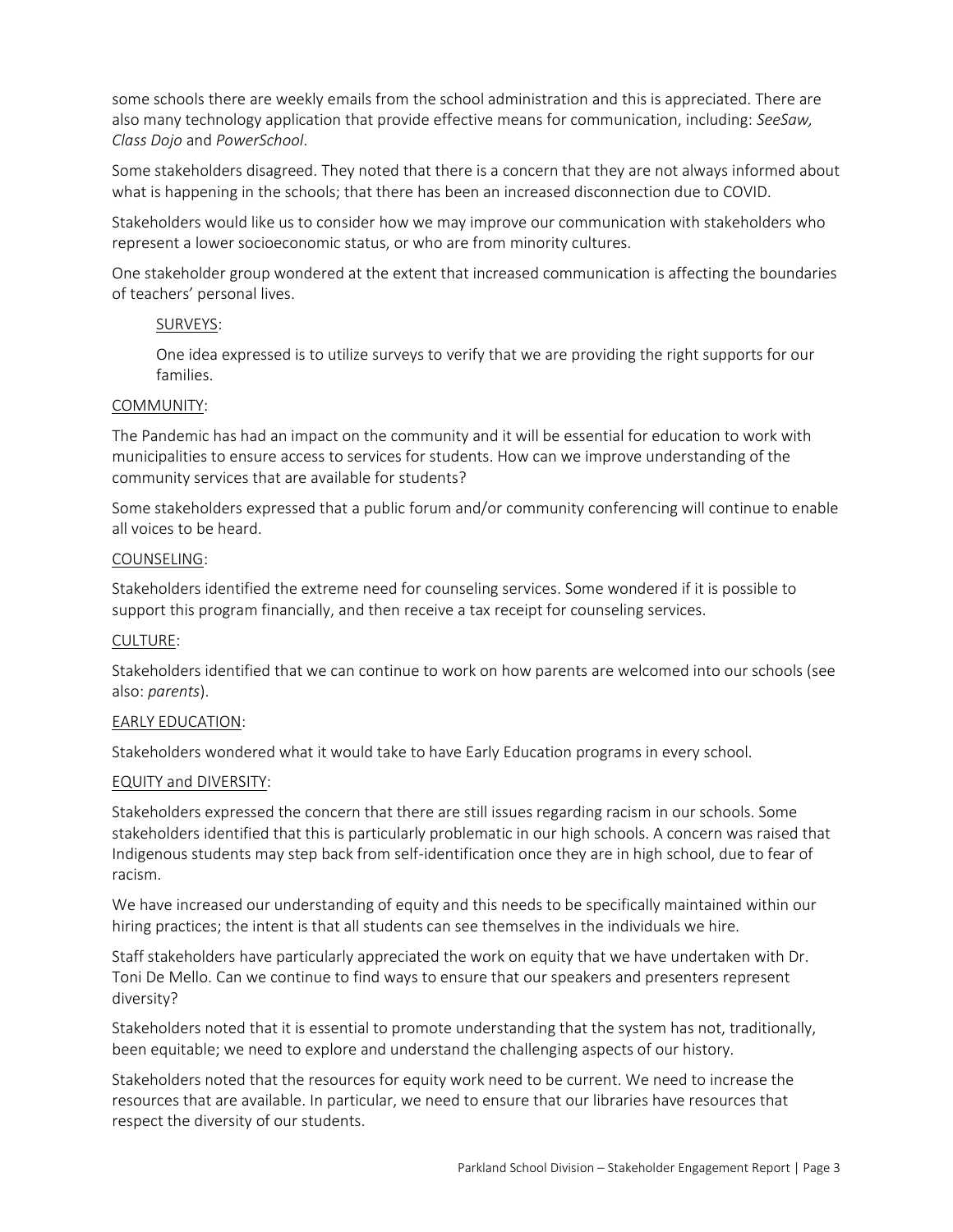Our conversations around "language" continue to evolve. This progress is recognized as being helpful to promote an understanding of diversity; words that may have been historically acceptable many now need to be questioned.

#### EXTRA-CURRICULAR:

There is a strong desire to return to extra-curricular activities as much as possible. Students and families are craving opportunities outside of school.

The Archery in Schools program was recognized as a great addition for younger students.

#### FACILITIES:

Stakeholders shared the perspective that our buildings are in great shape, and they recognized the efforts of the Facilities Department for continuous improvement.

As our buildings reach capacity, the loss of accessible spaces has a significant impact on students.

#### SANITIZATION:

The focus on students attending to sanitization (hand washing, etc.) has diminished. This is one aspect that came out of the Pandemic that should be maintained.

Stakeholders expressed appreciation for the work of our custodial staff.

#### FEES/COSTS:

Stakeholders recognize that there are budget constraints, but also noted that the Division should continue finding ways to mitigate parent fees.

#### FOOD SECURITY:

Stakeholders noted that there are socioeconomic factors that are limiting food access for students; food programs in school are appreciated.

#### BREAKFAST and LUNCH PROGRAMS:

Parent stakeholder wondered about the new limitations, due to insurance, for operating hot-lunch programs; can we find a way to ease access for parents who want to provide hot-lunch?

Parent stakeholders expressed a desire for microwaves - teacher stakeholders responded to express the challenge of these devices.

#### NUTRITION:

Stakeholders expressed appreciation for the work to bring breakfast and lunch programs into the schools. They noted that this is helpful and important when students forget their meal or are unable to provide food for themselves.

#### First Nations, Métis and Inuit Education:

Stakeholders identified that continued work with our First Nations, Metis and Inuit communities will continue to bridge the gap. There is a general appreciation for the work underway.

The Indigenous Kinship Group is an appreciated aspect within PSD. Stakeholders expressed that we need to continue to improve the inclusion of Indigenous perspectives and cultures: it is happening - but it needs to happen more often.

One suggestion is to increase use of the Medicine Wheel in schools to help students find better balance.

### METIS EDUCATION: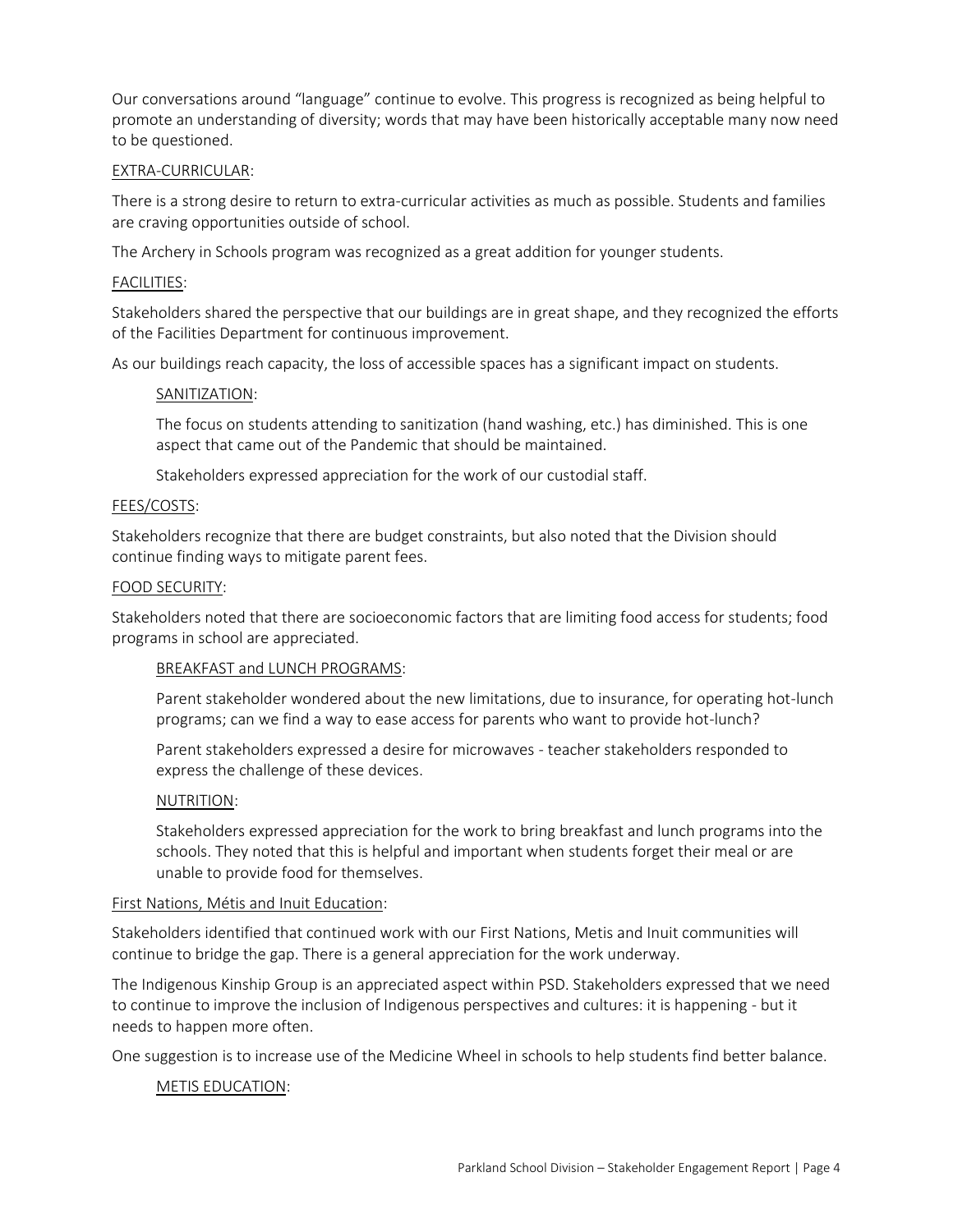Stakeholders would like to see a greater promotion of Metis education. The example of Louis Riel Day was provided as a consideration. Another suggestion would be to explore collaborative work with the Rupert's Land Institute.

### ELDER PROGRAM:

Particular appreciation was expressed for Elder Violet Poitras. The Elder Programs are well received in schools and there is a desire among stakeholders to increase access to our Elders.

### CLUBS and EXTRACURRICULAR:

Many stakeholders noted the strong importance of extracurricular activities to open the world up for our students. During the conversation on emerging from the pandemic, extracurricular programming was a very strong solution suggested for our students' current state of mental health (see also: wellness).

## GSA/QSA:

Stakeholders expressed an appreciation for inclusivity through clubs that represent LGBTQ2S+ students. Some stakeholders expressed concern about a heightened focus in this area, but others noted that not all students fit into the same box. Overall, the ability for students to access GSAs is appreciated and stakeholders recognized there is still work to do in this area to promote acceptance.

### HIGH SCHOOLS:

Parent stakeholders expressed that they are not always well-informed about how to support their children when first enrolling in high school (see also: *parents*). This conversation emerged in separate groups and parent stakeholders expressed that they would like students to have a better understanding of streaming processes prior to the end of the ninth grade.

Parents expressed some frustration that there are times when courses are full, and students do not get the courses they would like to receive.

One perspective is that the junior high Career and Technology Foundations courses could be more aligned with the high school Career and Technology Studies courses.

Some stakeholders expressed that they do not prefer the Quarter System. The problem noted is that when students have to miss school, they miss quite a bit of the course for every day absent. Teacher stakeholders indicated that the Quarter System is challenging for core teachers - but that it works very well for CTS teachers; is a hybrid system possible?

### LEARNING NEEDS:

Stakeholders recognized the challenges with diverse needs within the classroom. They questioned how we might be able to find more resources to respond to promote emotional regulation and improved mental health for students (see also: *wellness*).

There needs to be a continued focus on differentiating learning for those students who struggle. Stakeholders expressed an appreciation for opportunities for professional development related to differentiating instruction.

### LITERACY:

Some stakeholders expressed a desire for a greater focus on writing.

The literacy interventions have worked well, but teachers expressed that it has a significant impact on teaching practice, due to the number of students that are pulled for intervention. How can we consider ways to minimize the impact of the literacy interventions on other subjects? Additionally, it is helpful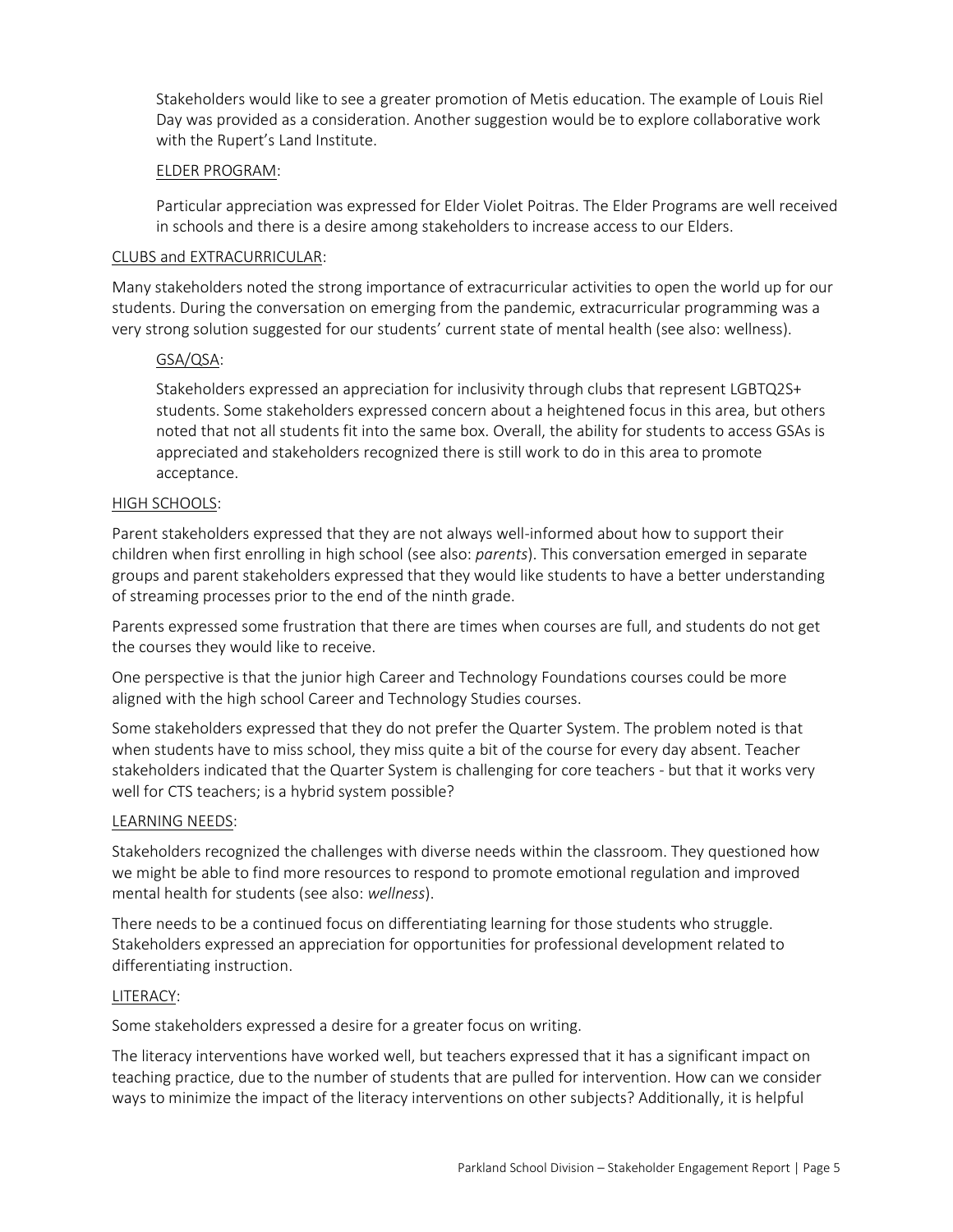when teachers have the full scope of why we are doing what we are doing and would like to better understand the intent and requirements of the Literacy Initiative.

From the perspective of the smaller schools, there is an appreciation for the Divisional support for literacy.

Teachers have appreciated growing their capacity with phonological awareness. Notably, historically, it was more common to see students come to school with knowledge of letters and numbers, but that teachers are seeing this diminish; teacher experience in this area is very helpful.

#### NUMERACY:

Stakeholders expressed an appreciation for numeracy initiatives. Teacher stakeholders would like to see parents have a greater understanding and focus on the importance of working with their children in numeracy.

#### PARENTS:

Parent involvement has reduced in schools due to COVID. Stakeholders noted that, even as things open up, the parent involvement has not returned at the same pace (see also: *teachers*).

Parent stakeholders significantly appreciated the opportunity to meet digitally for student conferences, but also appreciate meeting their children's teachers. Parents expressed that it is preferable to have as much time as possible during these conferences; notably, that students on an individualized plan may require more time for parents and teachers to discuss.

#### PHYSICAL ACTIVITY:

Stakeholders questioned the extent to which students' physical abilities diminished during the Pandemic. They noted that opportunities to expand physical literacy are appreciated.

### RECREATION: STAGGERED BREAKS:

During the Pandemic, our cohorts had staggered breaks and stakeholders identified that this is a positive aspect for students that should continue. Students have greater access to equipment and an opportunity for safe-play among their age group.

### REPORT CARDS:

Teacher stakeholders would like to better understand why some parents are not logging in to view the report card.

### RISK/INSURANCE:

Stakeholders raised the concern that insurance requirements are too limiting for events and activities. How do we continue to promote activities for students without being overwhelmed by the financial burden of risk mitigation?

### RURAL EDUCATION:

Stakeholders questioned how we can best support small, rural schools to have equitable programming when compared to larger schools. The consideration is that we need to continue to find ways to support our small schools.

### SCHOOL COUNCILS:

School Councils are appreciated; however, it has been very challenging to get parents to be involved. Stakeholders wondered how we might encourage more involvement by parents in our schools.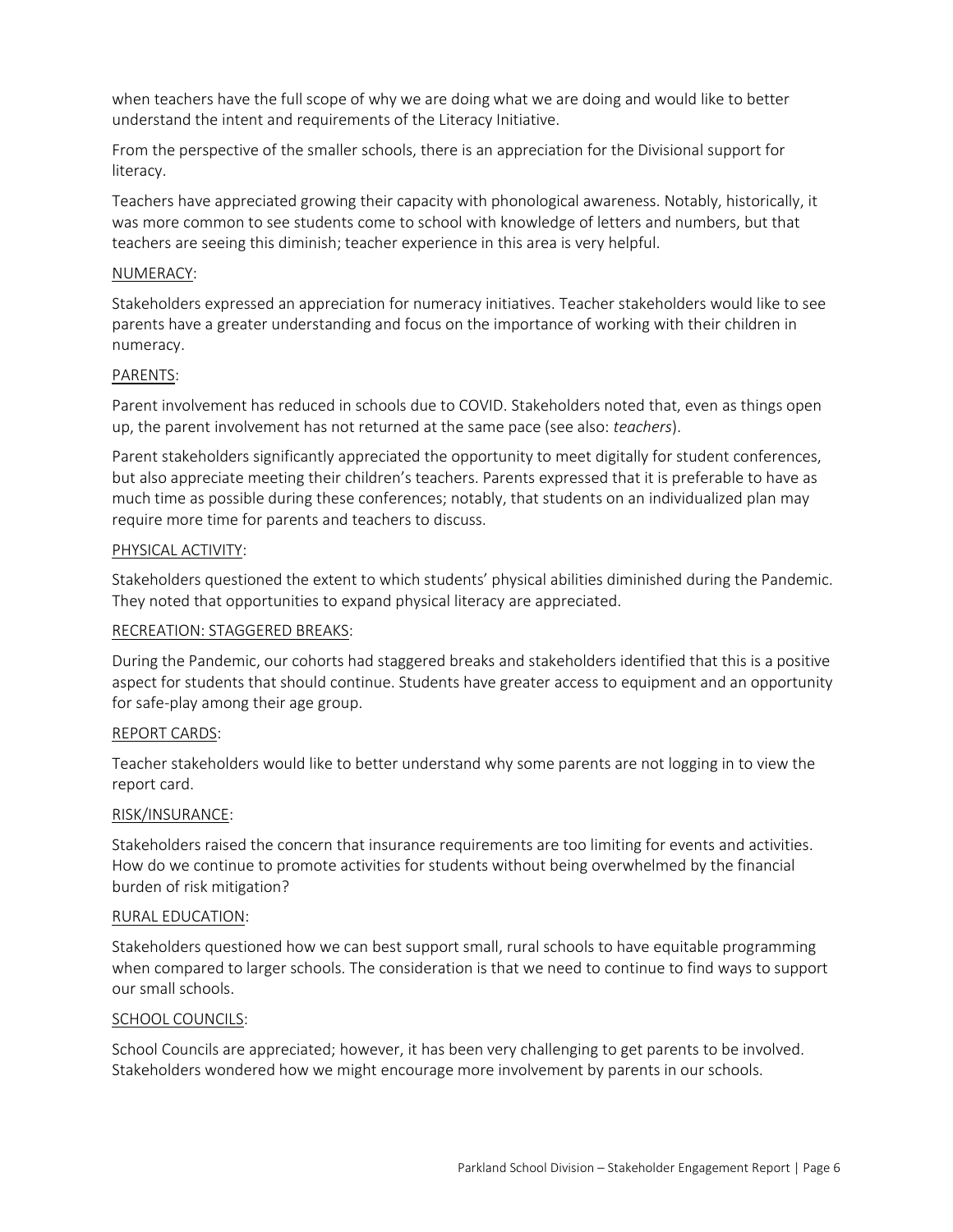### SCHOOL RESOURCE OFFICER:

The Resource Officer position is highly regarded and respected. Stakeholders indicated that this position needs to be supported, and they expressed concern that municipalities do not always support this position. There is an overall appreciation by students, as represented by our parent stakeholders, for this position.

### SCIENCE:

Science education is important and some stakeholders expressed that we cannot lose sight of this with the increased attention on literacy and numeracy.

#### SNOW DAYS:

Parent stakeholders would like to better understand how to access education during days when transportation is canceled. How do we improve this system so that the education flips seamlessly to remote learning?

#### STUDENTS:

Stakeholder expressed strong appreciation for all that our students have been through over the past two years; additionally, that our students have had a challenging time, but overall are doing quite well to find ways to move forward.

#### ATTENDANCE:

Staff would like improved strategies for dealing with students who exhibit chronic absenteeism. Stakeholders recognize that the pandemic had a detrimental impact on attendance and, for some students who already had attendance concerns, the pandemic has exacerbated this situation for those students.

#### BULLYING/CONFLICT/MEAN BEHAVIOUR:

Some stakeholders noted that social media is a negative influence on the wellness of our students (see also: technology: social media).

There is an appreciation for consequences, when appropriately applied, for students who demonstrate inappropriate behaviour. Parent stakeholders expressed a concern that responding to bullying, conflict and/or mean behaviour needs to remain a strong focus in schools.

Some stakeholders discussed the concept of "typical boy behaviour" and noted that this is not an acceptable excuse for poor behaviour as there needs to be a consistent approach.

### PEER RELATIONSHIPS:

Stakeholders repeatedly identified that students do not seem to naturally know how to interact with each other; this has been impacted by the isolation of the Pandemic. Can we find ways to increasingly teach socialization?

How can parents best place the responsibility back on students to take care of their own concerns? Some stakeholders noted that parents are too quick to rush in and solve problems and this is not building student resilience (see also: *parents*).

#### SUPPORT SERVICES / SUPPORT STAFF:

Stakeholders would like to see access to more services, such as Speech, Occupational Therapy, etc.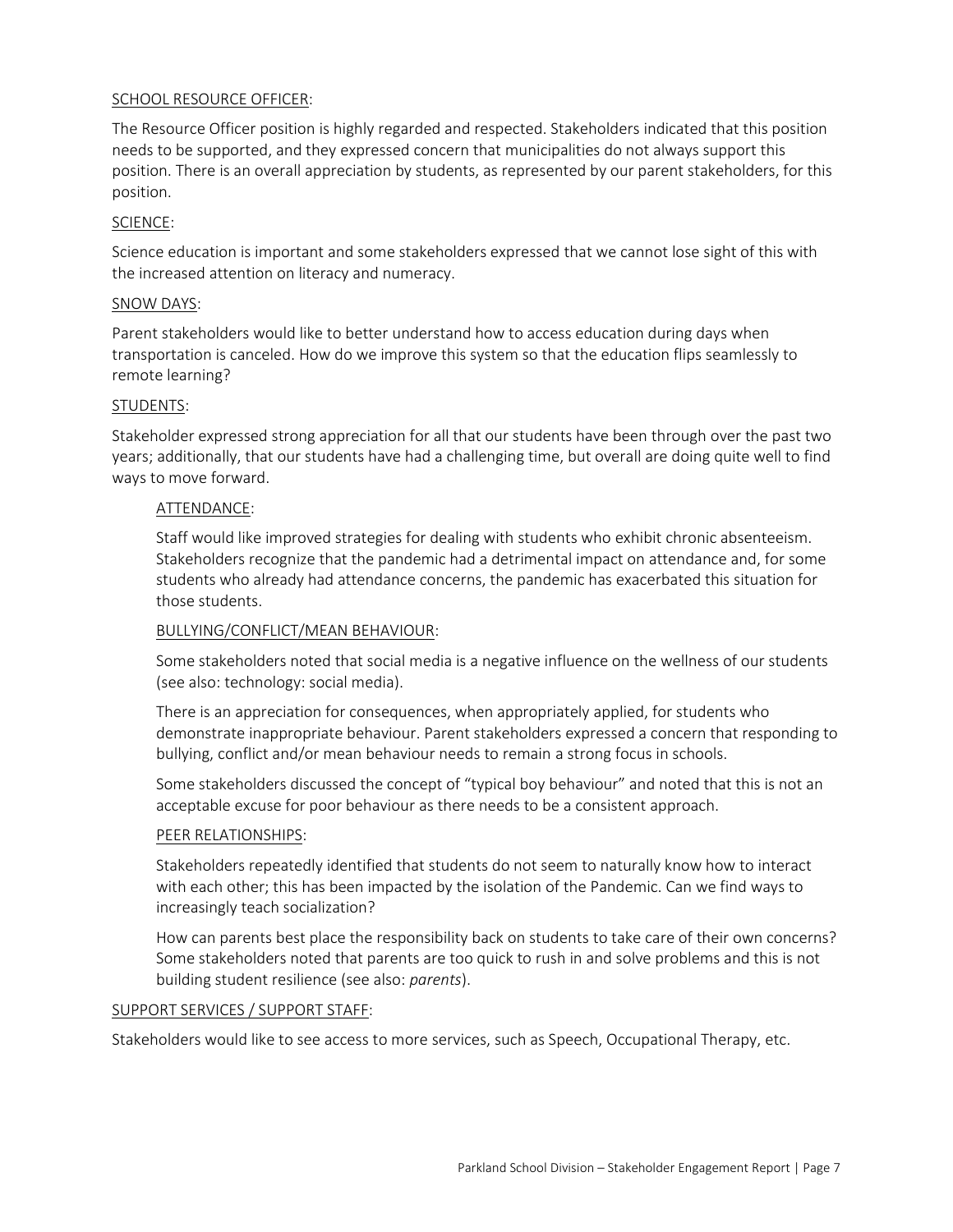### TEACHERS AND TEACHING:

Teacher stakeholders expressed that they often have an abundance of information and it is helpful to have the support of individuals like the Division Principals to help make sense of the information.

There is a strong expression that teachers are currently at their capacity and, therefore, there is a heightened sensitivity to new programs or directions.

Teachers expressed that they take note of parent appreciation in various forms; parents expressed an interest in knowing more about how they can support and appreciate teachers. Stakeholders wondered if there are ways in which parents and volunteers could inject more time into the teachers' day (see also: *parents*). For instance, can we encourage more parents to become involved in coaching?

One suggestion is to create a document or shared site for ideas and strategies to support teachers.

Parent stakeholders expressed an appreciation for our teachers' flexibility during the Pandemic.

Team Teaching programs are appreciated as an alternative to requiring Educational Assistants.

How can we improve our "flip" to online learning during the days when transportation is canceled? Stakeholders expressed a desire for a better plan.

#### TECHNOLOGY:

Students are now far savvier with respect to digital tools; there is a new normal for students to utilize *YouTube, Screen Castify*, etc. Some stakeholders noted that there is now too much technology and that they would like to see the amount of time spent on devices reduced.

One stakeholder group expressed appreciation for digital student records.

Stakeholders appreciate the increased competency with remote access and would like to see more livestreaming of events. Live-streaming school events (ie., concerts) opens up the school for remote family members.

Stakeholders noted that there was (and still is) a technological inequity with respect to Internet access in rural areas; this added a complication to learning during the times where remote learning was mandatory.

### CELL PHONES:

Stakeholders expressed a concern that the excessive recording available through cell phones is limiting student privacy. How do we teach students the importance of privacy? The need for cell phones in classrooms is disputed with opposing views: some noted that this is a powerful device for learning, and others noted that it is a distraction.

### SOCIAL MEDIA:

Stakeholders would like a better understanding of how to reduce "mean behaviours" online. More social media training would be appreciated.

### TRANSPORTATION:

Stakeholders expressed appreciation for the attitude and service of our drivers. One aspect that was identified and appreciated is that the drivers call and introduce themselves and engage with families.

Stakeholders raised driver remuneration as a concern; noting that they have heard that it is challenging, at present, to attract drivers.

The 2.4 km walk distance was suggested as being too unrealistic for many families. Additionally, stakeholders noted that this penalizes families who are working and cannot bring their children to school. One suggestion is to consider a flat fee for all riders.